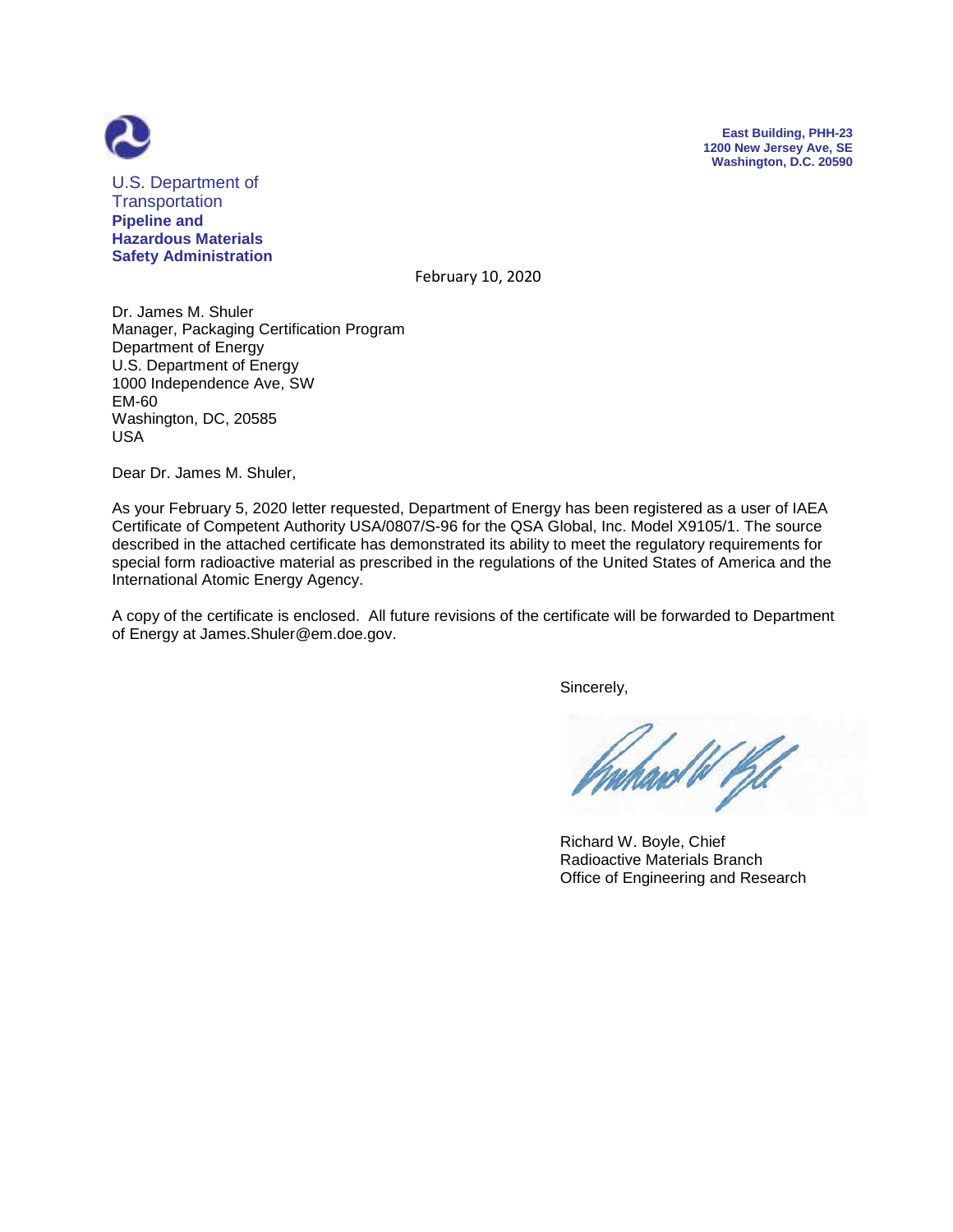

 $\overline{\phantom{a}}$ 

**East Building, PHH-23 1200 New Jersey Ave, SE Washington, D.C. 20590**

U.S. Department of Transportation

**Safety Administration**

**Pipeline and** 

#### **IAEA CERTIFICATE OF COMPETENT AUTHORITY SPECIAL FORM RADIOACTIVE MATERIALS**

**Hazardous Materials CERTIFICATE USA/0807/S-96, REVISION 2**

This certifies that the source described has been demonstrated to meet the regulatory requirements for special form radioactive material as prescribed in the regulations of the International Atomic Energy Agency<sup>1</sup> and the United States of America<sup>2</sup> for the transport of radioactive material.

- 1. Source Identification QSA Global, Inc. Model X9105/1.
- 2. Source Description Cylindrical single encapsulation made of 300 series stainless steel and seal welded. The radioactive material may be inside an inner assembly made of stainless steel, platinum, or platinum alloy. Approximate outer dimensions are 60.2 mm (2.37 in.) in diameter and 139.95 mm (5.51 in.) in length. Construction shall be in accordance with attached QSA Global, Inc. Drawing No. RB00442- 1, Rev. B.
- 3. Radioactive Contents No more than 111 GBq (3 Ci) of Radium-226. The Ra-226 is in the form of a chloride, bromide, sulphate, titanate or carbonate.
- 4. Management System Activities Records of Management System activities required by Paragraph 306 of the IAEA regulations shall be maintained and made available to the authorized officials for at least three years after the last shipment authorized by this certificate. Consignors in the United States exporting shipments under this certificate shall satisfy the requirements of Subpart H of 10 CFR 71.
- 5. Expiration Date This certificate expires on November 30, 2024. Previous editions which have not reached their expiration date may continue to be used.

<sup>2</sup> Title 49, Code of Federal Regulations, Parts 100-199, United States of America.

<sup>1</sup> "Regulations for the Safe Transport of Radioactive Material, 2012 Edition, No. SSR-6" published by the International Atomic Energy Agency (IAEA), Vienna, Austria.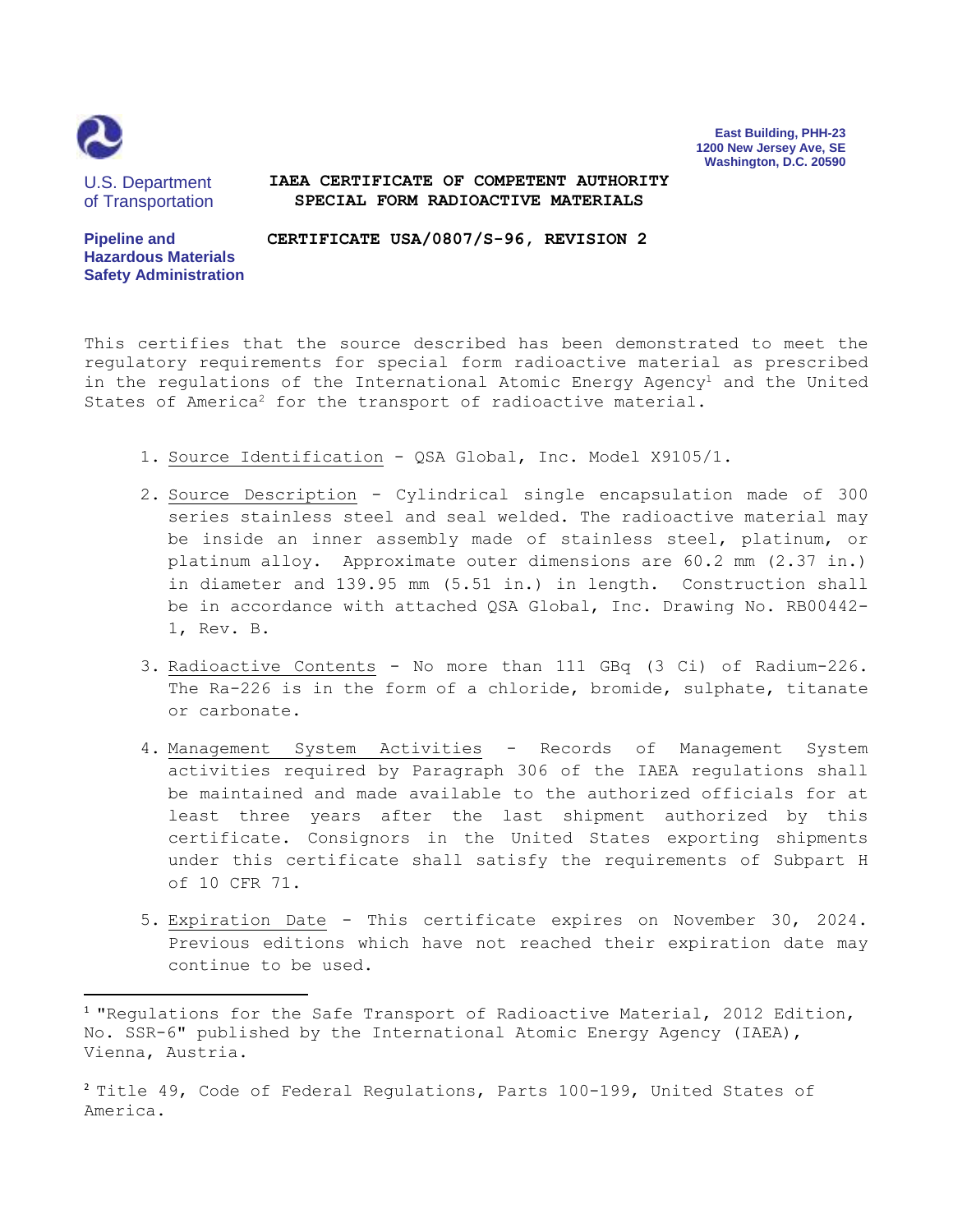# **CERTIFICATE USA/0807/S-96, REVISION 2**

This certificate is issued in accordance with paragraph(s) 804 of the IAEA Regulations and Section 173.476 of Title 49 of the Code of Federal Regulations, in response to the November 1, 2019 petition by QSA Global, Inc., Burlington, MA, and in consideration of other information on file in this Office.

Certified By:

December 10, 2019 (DATE)

William Schoonover Associate Administrator for Hazardous Materials Safety

Revision 2 - Issued to extend the expiration date.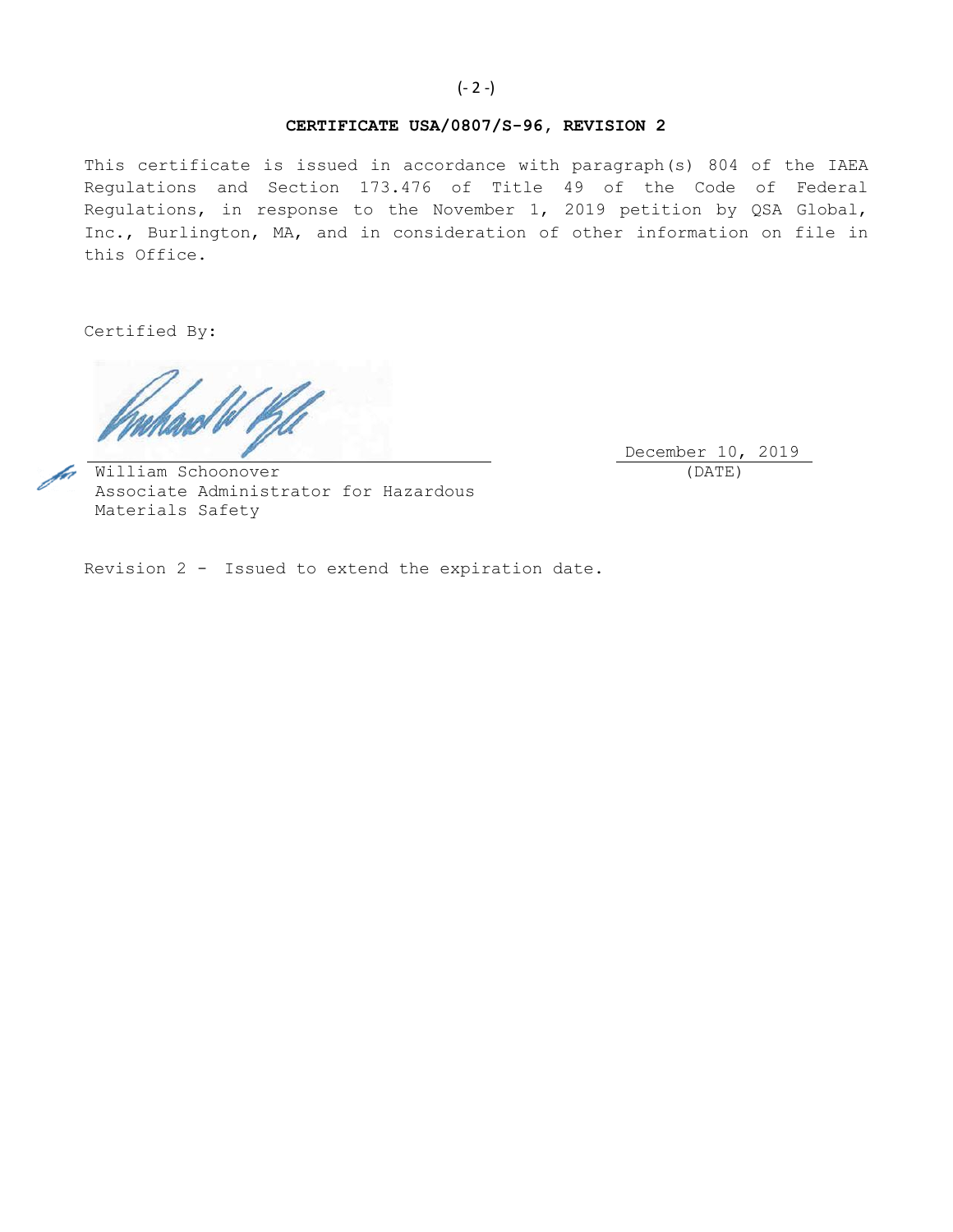